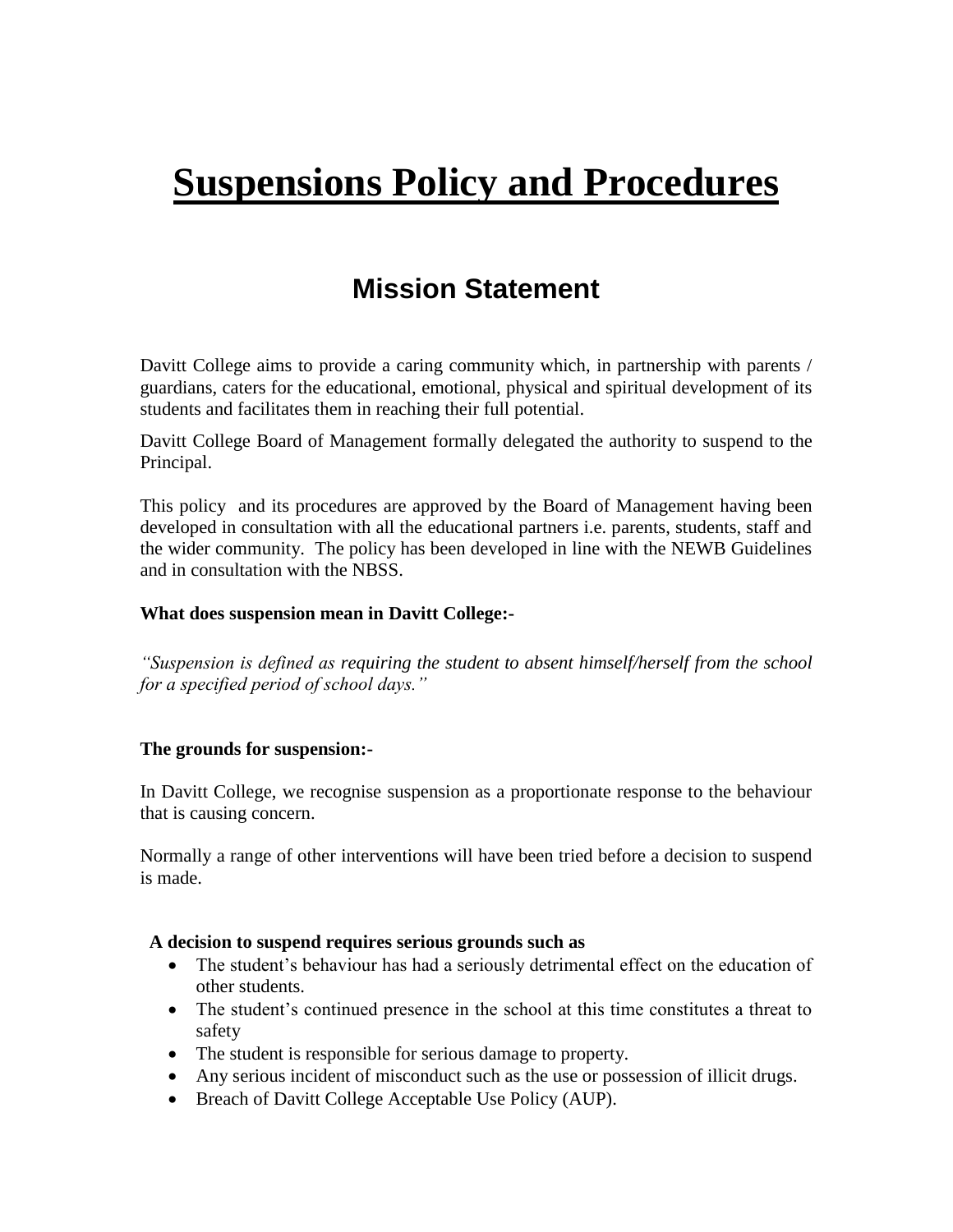#### **The reasons for suspension in Davitt College are clearly defined.**

Suspensions can provide a respite for staff and the student. A suspension will give the student time to reflect on the link between their actions and its consequences. A period of suspension will also give staff time to plan ways of helping the student to change unacceptable behaviour. Therefore in Davitt College, suspension may form part of a Behaviour Management Plan, thus enabling the school to set goals with the student and their parents, allow staff an opportunity to plan other interventions and to impress on the student and their parents the seriousness of the behaviour.

### **Forms of Suspensions in Davitt College.**

Suspensions can be in one of two forms (1) a suspension which is imposed as an ultimate sanction after a series of interventions involving student, parents, and staff. (2) immediate suspension as a result of a serious misbehaviour.

### **Procedures in Respect of Suspension.**

**(1) Immediate suspension:-** a preliminary investigation must be conducted to establish the case for the imposition of the suspension. The formal investigation should immediately follow the imposition of the suspension. Having due regard for our duty of care, once parents have been notified the student may be sent home from school.

### Suspension can only take place after consultation with the **Principal** or his/her representative.

Parents must be informed in writing of the reason for the suspension and the period of the suspension. Parents in the suspension letter are informed of their right to appeal the suspension and the procedures to be followed in respect of making that appeal.

**(2)** While it is possible for the Principal or his/her representative to suspend immediately in some exceptional cases, normally suspension will be linked to the Code of Behaviour. Copies of the Code of Behaviour were given to, and explained to each student and their parent(s)/guardian(s) on enrolment.

Suspension normally occurs only after (a) all disciplinary options under the Code of Behaviour have been applied and documented and (b) when all appropriate support services within the school have been either offered or involved. (c) when discussion with the parent(s)/guardian(s) relating to specific misbehaviours has taken place.

### **The following procedures will be followed.**

Suspension will take place after consultation with and under the authority of the Principal.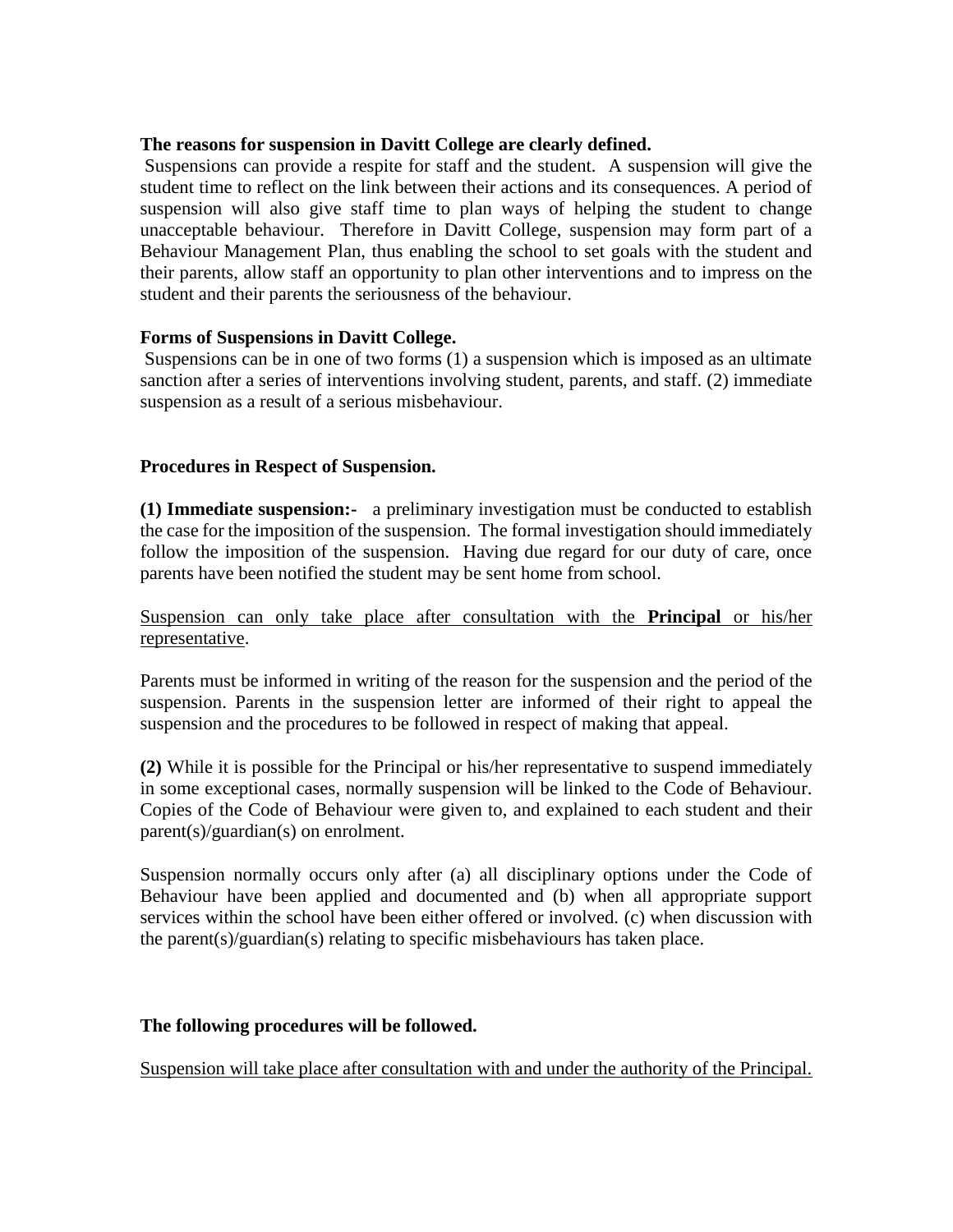Parent must be informed in writing of the reason for the suspension and the length of suspension must be made clear. Parents will be made aware of their right to appeal the suspension.

A record of all actions taken and correspondence must be kept.

**Immediate Suspension:** The Principal may suspend a student immediately in some circumstances including:

- fighting or aggressive behaviour or threatening physical or verbal behaviour towards any member of staff and/or any student.
- Where the Principal considers that the student's behaviour is a threat to the safety, welfare and/or property of other members of the school community,
- Behaviour that disrupts the teaching and learning of other students,
- Acts of violence towards any person whether occurring on school property and/or during a school activity or not,
- Interference with another person's property including property belonging to the **School**
- Interference with emergency equipment, i.e. fire alarms, fire extinguishers etc.,
- Breaches of the School's zero tolerance policy regarding substance abuse, whether occurring on school property and/or during a school activity or not,
- Bullying,
- Possession of a dangerous item/substance
- Behaviour described as a serious breach of the Davitt College Code of Behaviour in the Davitt College Code of Behaviour,
- Leaving the school grounds without permission
- Breach of the Acceptable Use Policy (AUP).

In accordance with the National Educational Welfare Board, a student will not normally be suspended for poor academic performance, poor attendance or lateness and minor breaches of the Code of Behaviour.

**The period of suspension:-** The Principal may suspend a student from school for a period of up to five school days depending on the severity of the misbehaviour.

The Board of Management shall place a ceiling of ten days on any one period of suspension imposed. The Board of Management shall formally review any proposal to suspend a student where the suspension would bring the number of days for which the student has been suspended in the current year to twenty days or more.

If a student during the course of any one academic year reaches an accumulated total of six days suspension the Principal will notify the Education and Welfare officer of this in writing.

**After the suspension ends:-** A period of suspension ends on the date given in the letter of notification to the parents about the suspension. On return to school the student must meet with the Principal/Deputy Principal before returning to class. The student will be given the opportunity and support for a fresh start and the same standard of behaviour will